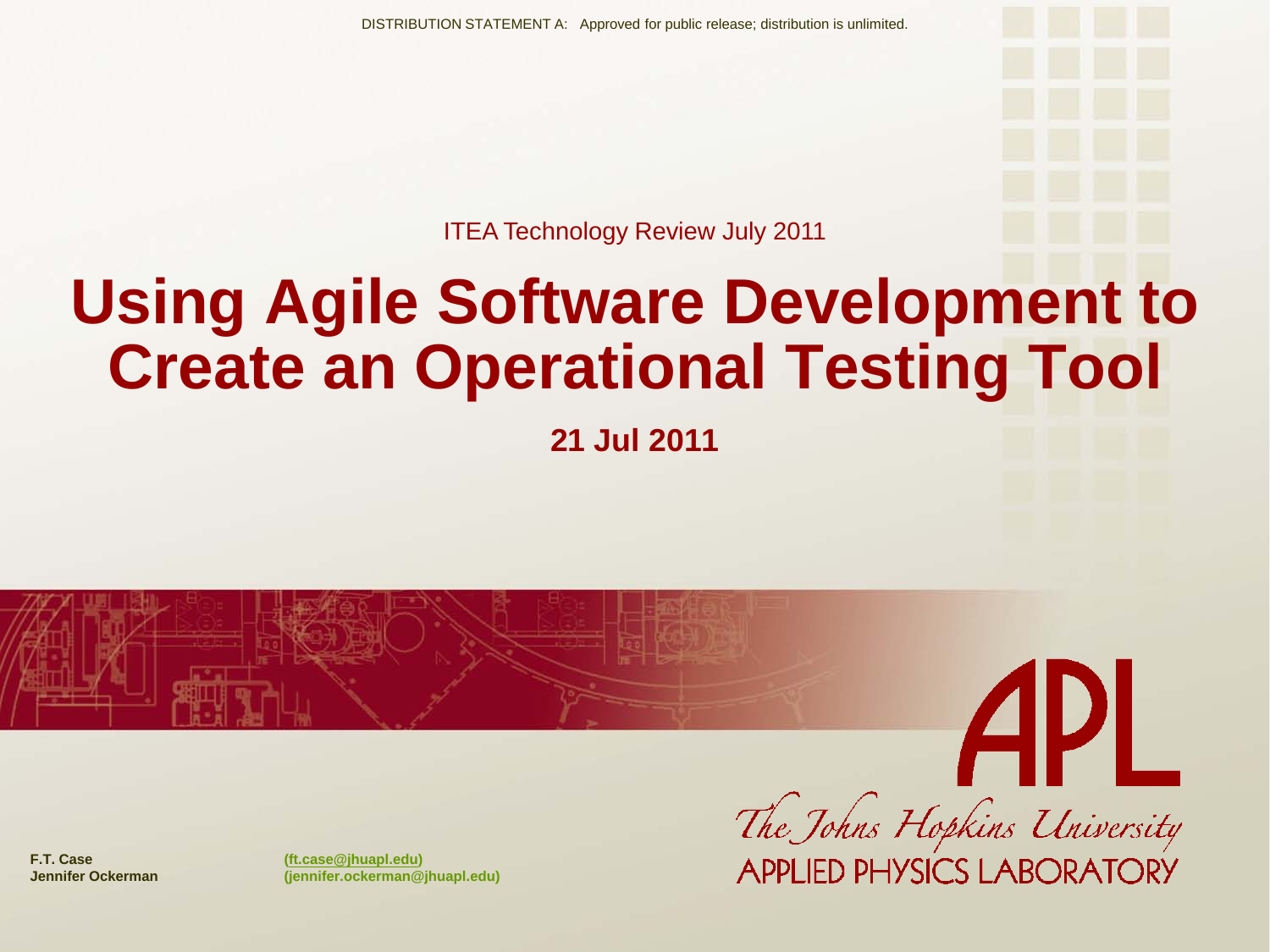## **Motivation**

- **Rapid product development – User needs definition to concept development to capability delivery within two years**
- **Classic Systems Engineering method did not seem appropriate for rapid product development**
	- Not enough time to complete the SE cycle
	- Not enough money to fund the work required
- **Blended classic Systems Engineering with an agile design and development approach**
	- Meet rapid design and development needs but

 still deal with expectations of sponsor for traditional acquisition deliverables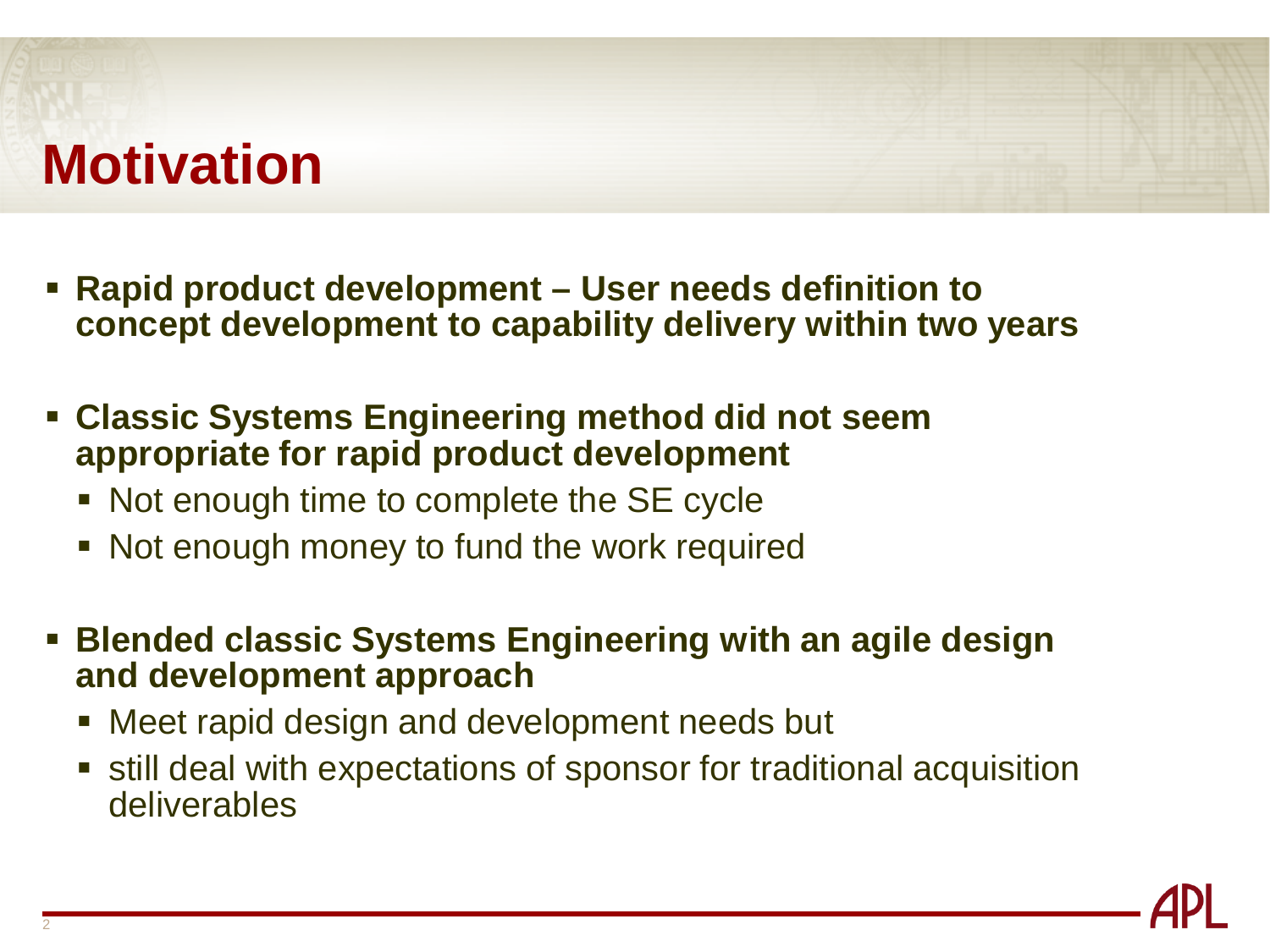## **The Blended Approach**

- **Determined customer needs through multiple knowledge elicitation sessions**
- **Created total system requirements and top-level design upfront for sponsor approval**
- **Used agile methodology know as Scrum during system development**
- **Each sprint had a defined focus and product**

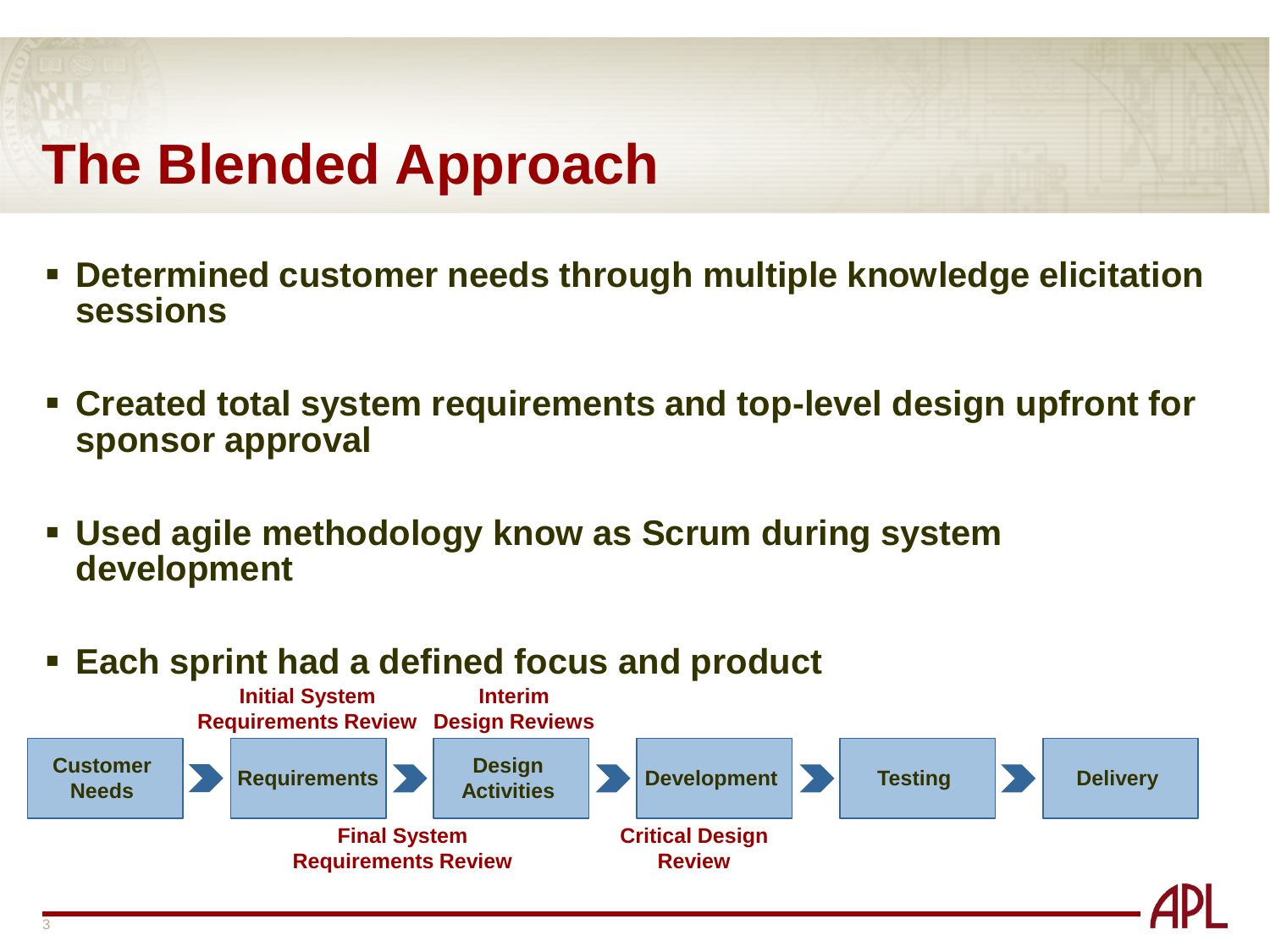### **The System's Work Packages**

|                                                  |                                                           |                                                                               |                                                                                                                              |                                                                                                                 |                                                                                                     |                |                                                                                                                     | Select tree: None v View as: i List Fig. Grid                                                                                            |                                        |
|--------------------------------------------------|-----------------------------------------------------------|-------------------------------------------------------------------------------|------------------------------------------------------------------------------------------------------------------------------|-----------------------------------------------------------------------------------------------------------------|-----------------------------------------------------------------------------------------------------|----------------|---------------------------------------------------------------------------------------------------------------------|------------------------------------------------------------------------------------------------------------------------------------------|----------------------------------------|
|                                                  |                                                           | Color by: Story Points v Lane headings: Count v (select property) v           |                                                                                                                              |                                                                                                                 |                                                                                                     |                |                                                                                                                     |                                                                                                                                          |                                        |
|                                                  |                                                           |                                                                               |                                                                                                                              |                                                                                                                 |                                                                                                     |                |                                                                                                                     | $\frac{R}{k-2}$ Maximize view $\mathscr{D}$ Link to this page $\Box$ Add / remove lanes                                                  | - Color legend                         |
| <b>NEW (10)</b>                                  |                                                           | <b>REVIEW</b><br>COMPLETE (4)                                                 | <b>READY FOR</b><br>DEVELOPMENT (5)                                                                                          | IN<br><b>DEVELOPMENT (4)</b>                                                                                    | <b>READY FOR</b><br>TESTING (4)                                                                     | IN TESTING (0) | <b>READY FOR</b><br>DEMO (8)                                                                                        | <b>DEMONSTRATED</b><br>(23)                                                                                                              | <b>Story Points</b><br>0<br>$1 - 1$    |
| Automatically<br><b>Associate Data</b><br>to MOS | #222 Maintain #203<br><b>User Account</b><br>(Active Dir) | #268 Configure #303<br>Create<br><b>Data Folders</b><br><b>IP Data Source</b> | Maintain #193<br>Collection #299<br>Data<br><b>Status Utility</b><br>Tolerances                                              | Maintain #395<br><b>NRT</b><br>#485<br>Simple CD <sub>2</sub><br>Processor<br><b>Triggers</b><br><b>Utility</b> | Configure #432<br>Configure #444<br>Notes Batch<br><b>Interview Batch</b><br>Collector<br>Collector |                | #269<br>Maintain #298<br>Selectable KPP<br>Simple<br>Measures<br><b>JREAP-C</b><br><b>Triggers</b>                  | Maintain #277<br>Associate #266<br>capstone Test<br><b>Imported Sytem</b><br>Objectives<br>Log Files with<br>an MOP/S                    | 2 <sub>1</sub><br>×<br>4.1<br>$5 - 12$ |
| Test Active #301<br>Directory vs.<br>Roles       | Create #396<br><b>Test Analysis</b><br><b>GUI Shell</b>   | #488 Collector #509<br>Data<br><b>Archive Utility</b><br><b>Staus List</b>    | <b>NSITE #500</b><br>Audio #486<br>Playback and<br><b>Database</b><br>Transcript<br>Mapping for<br>JREAP-C<br><b>Utility</b> | TIAC csv #502<br>#510<br><b>Mapping for</b><br>Background<br><b>RRDL</b><br>Audio<br>Transcriber                | Maintian #394<br>$Define$ #393<br>Simple RRDL<br><b>MSEL Log File</b><br><b>Triggers</b>            |                | Maintain #169<br>Associate #172<br>Measure of<br>a Measure to<br>Performance<br>Measures of<br>(MOP)<br>Performance | Associate #265<br>Associate #264<br><b>Test Team</b><br><b>Truth Data Log</b><br>Notes with an<br>files with an<br><b>MOP/S</b><br>MOP/S | $\cdot$ =<br>$10$ <b>m</b>             |
| Configure #441<br><b>MOC Batch</b><br>Collector  | Configure #442<br><b>BWC Batch</b><br>Collector           |                                                                               | NSITE #501<br>Database<br>Mapping for<br>$CD-2$                                                                              |                                                                                                                 |                                                                                                     |                | Maintain #204<br>Maintain #177<br><b>Test Role</b><br><b>Test Event</b>                                             | Associate #263<br>Associate #261<br><b>BWC</b><br>Screen Images<br>Command Log<br>with an MOP/S<br>files with an                         | $13 - 10$<br>20<br>100 00              |
| <b>GPS Truth Data</b>                            | Export #452 Export #454<br><b>Chat Data</b>               |                                                                               |                                                                                                                              |                                                                                                                 |                                                                                                     |                | Maintain #296<br>Batch #487<br>Simple Chat<br>Collection<br>Utility<br>Triggers                                     | Associate #260<br>Associate #259<br><b>IRC Chat Logs</b><br>JREAP-C data<br>with an MOP/S<br>files with an<br>MOP/S                      |                                        |
| Export #455 297\<br><b>SAS Data</b>              | #511                                                      |                                                                               |                                                                                                                              |                                                                                                                 |                                                                                                     |                |                                                                                                                     | Associate #258<br>Associate #257<br><b>FAA RADAR</b><br><b>SENTINEL</b><br>RADAR data<br>data with an<br><b>MOP/S</b><br>with an MOP/S   |                                        |
|                                                  |                                                           |                                                                               |                                                                                                                              |                                                                                                                 |                                                                                                     |                |                                                                                                                     | Associate #256<br>#232<br>Test<br>Mgmt Shell GUI<br><b>Interview Audio</b><br>Clips with an<br><b>MOP/S</b>                              |                                        |
|                                                  |                                                           |                                                                               |                                                                                                                              |                                                                                                                 |                                                                                                     |                |                                                                                                                     | #223<br><b>Set</b><br>#229<br>Automatically<br>Measurement<br>Associate<br>Flags<br>MOP/S to Test                                        |                                        |
|                                                  |                                                           |                                                                               |                                                                                                                              |                                                                                                                 |                                                                                                     |                |                                                                                                                     | Maintain #159<br>Associate #221<br>Microphone<br><b>Data Element</b><br><b>Audio Clips</b><br>with an MOP/S                              |                                        |
|                                                  |                                                           |                                                                               |                                                                                                                              |                                                                                                                 |                                                                                                     |                |                                                                                                                     | Maintain #168<br>Associate #170<br><b>Test Measures</b><br>Data Element<br>to Measure of<br>Performance                                  |                                        |
|                                                  |                                                           |                                                                               |                                                                                                                              |                                                                                                                 |                                                                                                     |                |                                                                                                                     | Maintain #178<br>Maintain #175<br>Test<br><b>Test Run</b>                                                                                |                                        |
|                                                  |                                                           |                                                                               |                                                                                                                              |                                                                                                                 |                                                                                                     |                |                                                                                                                     | Develop #176<br>Maintain #297<br><b>Test</b><br>Simple Audio<br>Triggers<br>Measurement<br>Taxonomy                                      |                                        |
|                                                  |                                                           |                                                                               |                                                                                                                              |                                                                                                                 |                                                                                                     |                |                                                                                                                     | Maintain #391<br><b>Process Model</b><br><b>Threads</b>                                                                                  |                                        |

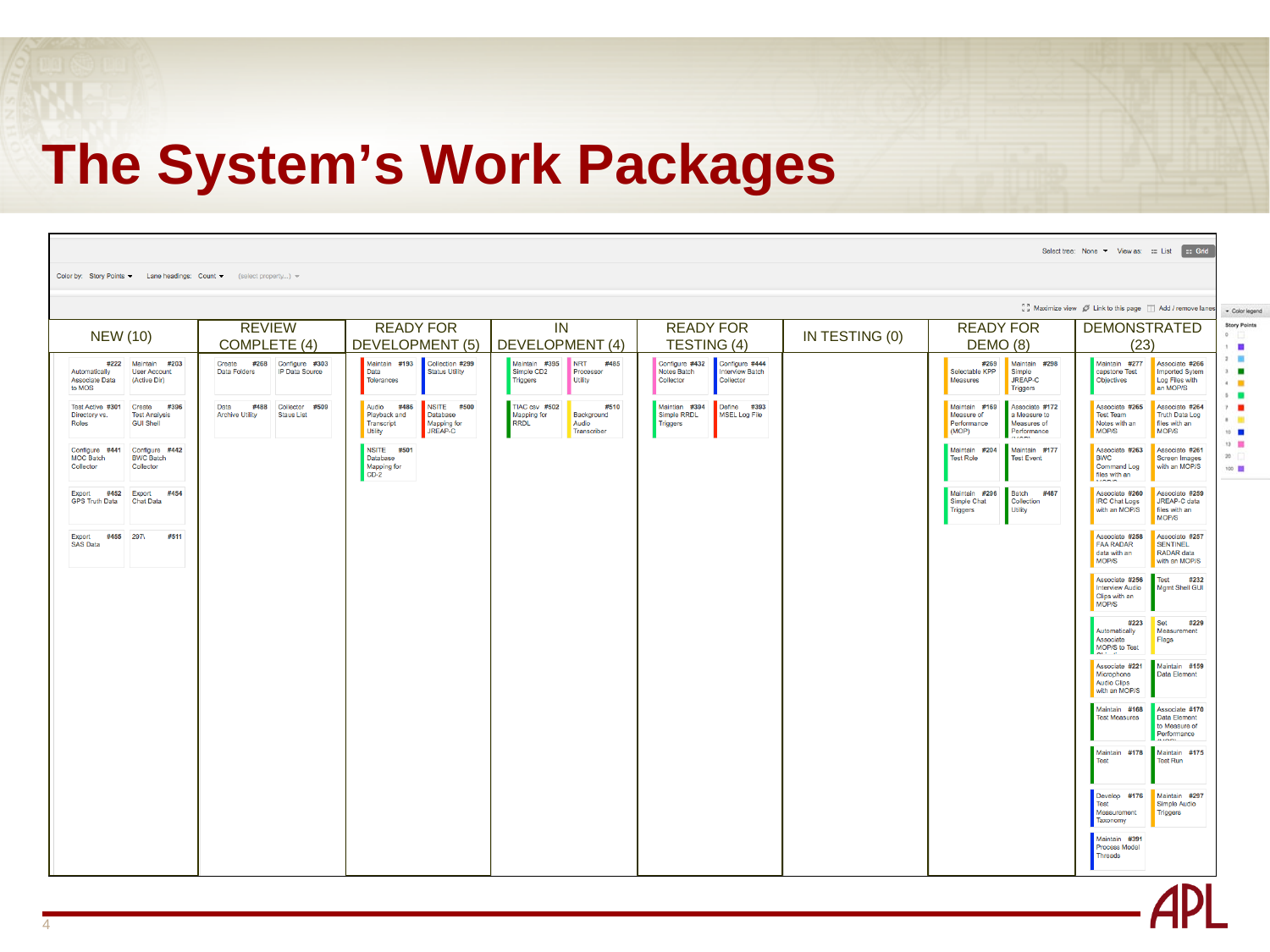### **Contents of a Work Package**

#### **Collection Status Utility**

(v50 - Latest version, last modified 21 days ago)

(no tags set)

#### **Narrative**

As a Configuration Manager, I can select a Collector Status utility, so that I can monitor the real-time collection process.

#### **Acceptance Criteria**

- 1. Verify that, the Video File Configurator allows the Configuration Manager to:
	- · set up (name) a destination directory for video files.
	- . tag (via file re-naming convention?) files from the video logger w/ Test Event & Test Run.
	- · assign a (position/audio source) name to each (of four) audio logger channels.
	- · modify current configuration (display naming structure)
	- · clear current configuration
- 2. Verify that, the Audio File Configurator allows the Configuration Manager to:
	- . set up (name) a destination directory for audio files.
	- . tag (via file re-naming convention?) files from the audio logger w/ Test Event & Test Run.
	- · assign a (position/audio source) name to each (of 16) audio logger channels.
	- · select (filter) un-wanted channels from being stored in the OC2Is file system OC2IS ignores these channels.
	- · modify current configuration
	- · clear current configuration
- 3. Verify that the User is able to see the amount of storage space used (in GB) vs. capacity in the drives the RT collectors are writing to.
	- . up to three (TH) or four (OBJ) storage drive locations on the OC2IS system should be able to be monitored.
	- . this status (scrolling bar graph?) should change colors
		- · at 50% unused capacity (YELLOW)
		- · at 25% unused capacity (RED)
- 4. Verify that there is an Network Time Protocol (NTP) Server area that allows the Configuration Manager to:
	- . see the current NTP Server time being broadcast to all machines,
	- . allows the Configuration Manager to call the NTP server configuration window (via http: script?),
	- . see the status of NTP polling of all machines on the OTS network.
- 5. Verify that the NTP Server polls all machines on the OTS network every 10 seconds and chaecks to see that:
	- time is accurate to the second for the last 5 poll cycles GREEN
	- . there is a time error > 1sec for up to two of the last 5 polling cycles YELLOW
	- . there is a time error > 2sec or an error >1sec for 3 or more of the last 5 polling cycles.



Number Name Owner Defect Printly Defect Status